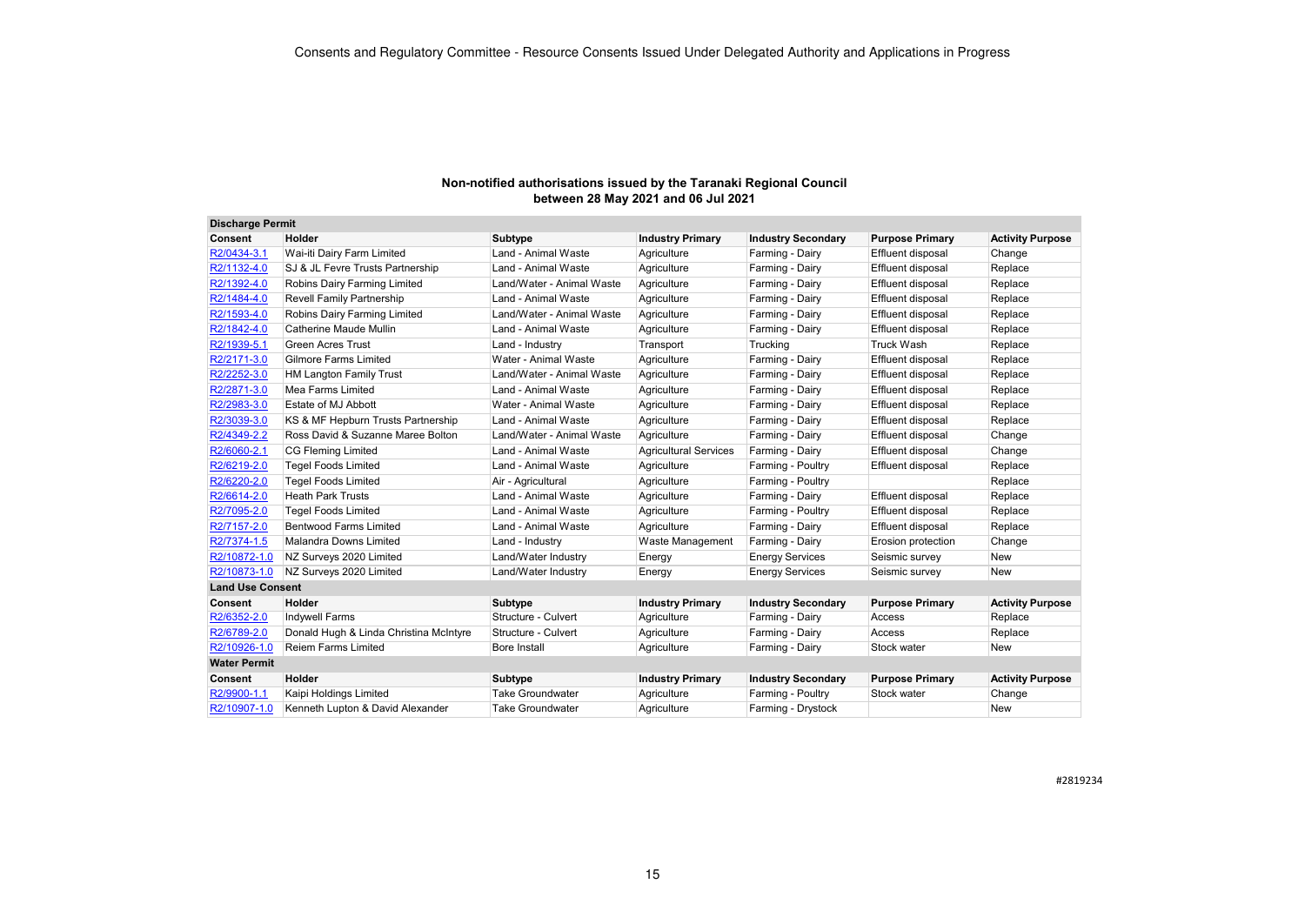Wai-iti Dairy Farm Limited **Expiry Date:** 01 Dec 2039

R2/0434-3.1 **Commencement Date:** 03 Jun 2021 51 Moki Road, RD 48, Urenui 4378 **Review Dates:** June 2027, June 2033 **Activity Class:** Discretionary

**Location:** 600 Pukearuhe Road, Waiiti **Application Purpose:** Change To discharge effluent from a farm dairy onto and into land

Change of conditions so the land discharge includes storage and to change the herd size

**Rohe:** Ngati Mutunga

#### **Engagement or consultation:**

Te Runanga o Ngati Mutunga Provided with application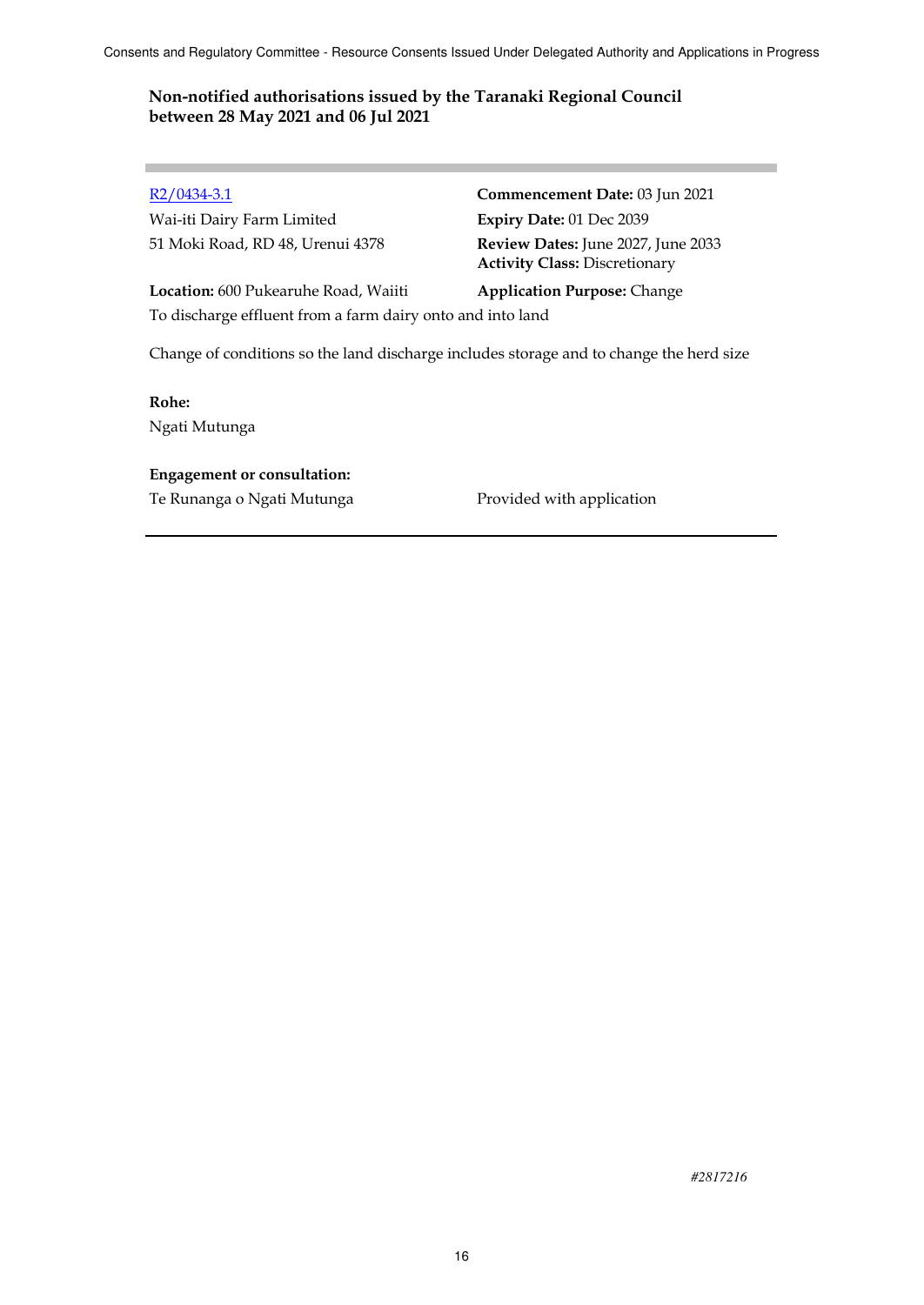NZ Surveys 2020 Limited **Expiry Date:** 01 Jun 2029 14 Connett Road West, Bell Block, New Plymouth 4312

**Location:** Kaimiro 3D various locations **Application Purpose:** New

R2/10872-1.0 **Commencement Date:** 02 Jun 2021 **Review Dates: Activity Class:** Discretionary

To discharge contaminants to land where they may enter groundwater, including residues from detonation of explosive charges and degradation of unexploded charges, associated with undertaking a seismic survey

#### **Rohe:**

Taranaki (Statutory Acknowledgement) Te Atiawa (Statutory Acknowledgement)

#### **Engagement or consultation:**

Department of Conservation Consulted by applicant New Plymouth District Council Consulted by applicant Ngati Te Whiti Hapu Consulted by applicant Pukerangiora Hapu Consulted by applicant QEII National Trust Consulted by applicant Stratford District Council Consulted by applicant Te Kahui o Taranaki Trust Provided with application Te Kahui o Taranaki Trust Consulted by applicant Te Kotahitanga o Te Atiawa Trust Comment on application received

Te Kotahitanga o Te Atiawa Trust Consulted by applicant Te Runanga O Ngāti Ruanui Trust Consulted by applicant

 *Application deficient – Inadequate engagement with Iwi/hapu* 

*General opposition*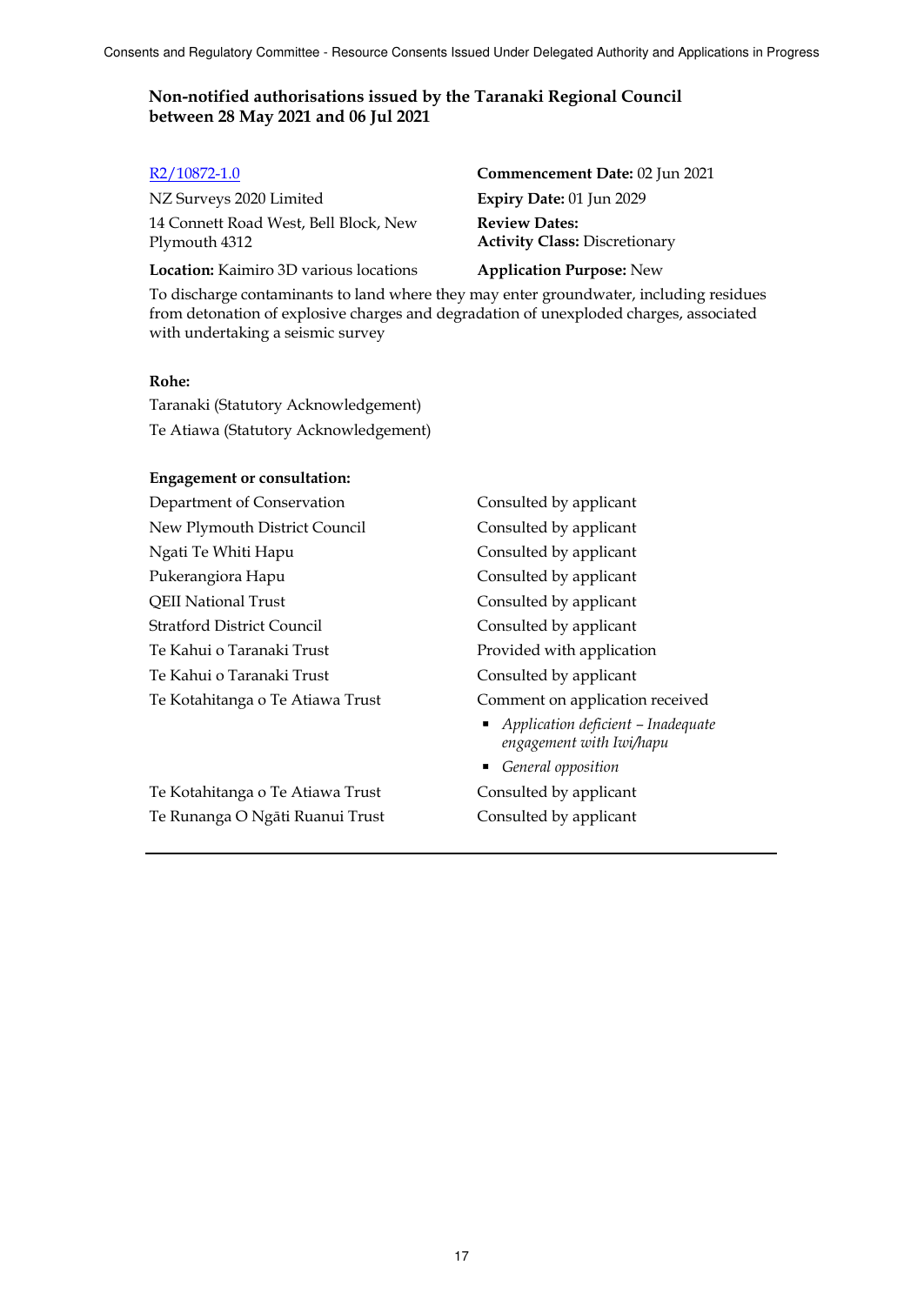NZ Surveys 2020 Limited **Expiry Date:** 01 Jun 2029 14 Connett Road West, Bell Block, New Plymouth 4312

**Location:** Kaimiro 3D various locations **Application Purpose:** New

R2/10873-1.0 **Commencement Date:** 02 Jun 2021 **Review Dates: Activity Class:** Discretionary

To discharge contaminants into land where they may enter groundwater from use of drilling muds associated with undertaking a seismic survey

#### **Rohe:**

Taranaki (Statutory Acknowledgement) Te Atiawa (Statutory Acknowledgement)

#### **Engagement or consultation:**

Department of Conservation Consulted by applicant New Plymouth District Council Consulted by applicant Ngati Te Whiti Hapu Consulted by applicant Pukerangiora Hapu Consulted by applicant QEII National Trust Consulted by applicant Stratford District Council Consulted by applicant Te Kahui o Taranaki Trust **Provided with application** Te Kahui o Taranaki Trust Consulted by applicant Te Kotahitanga o Te Atiawa Trust Comment on application received

Te Kotahitanga o Te Atiawa Trust Consulted by applicant Te Runanga O Ngāti Ruanui Trust Consulted by applicant

 *Application deficient – Inadequate engagement with Iwi/hapu* 

*General opposition*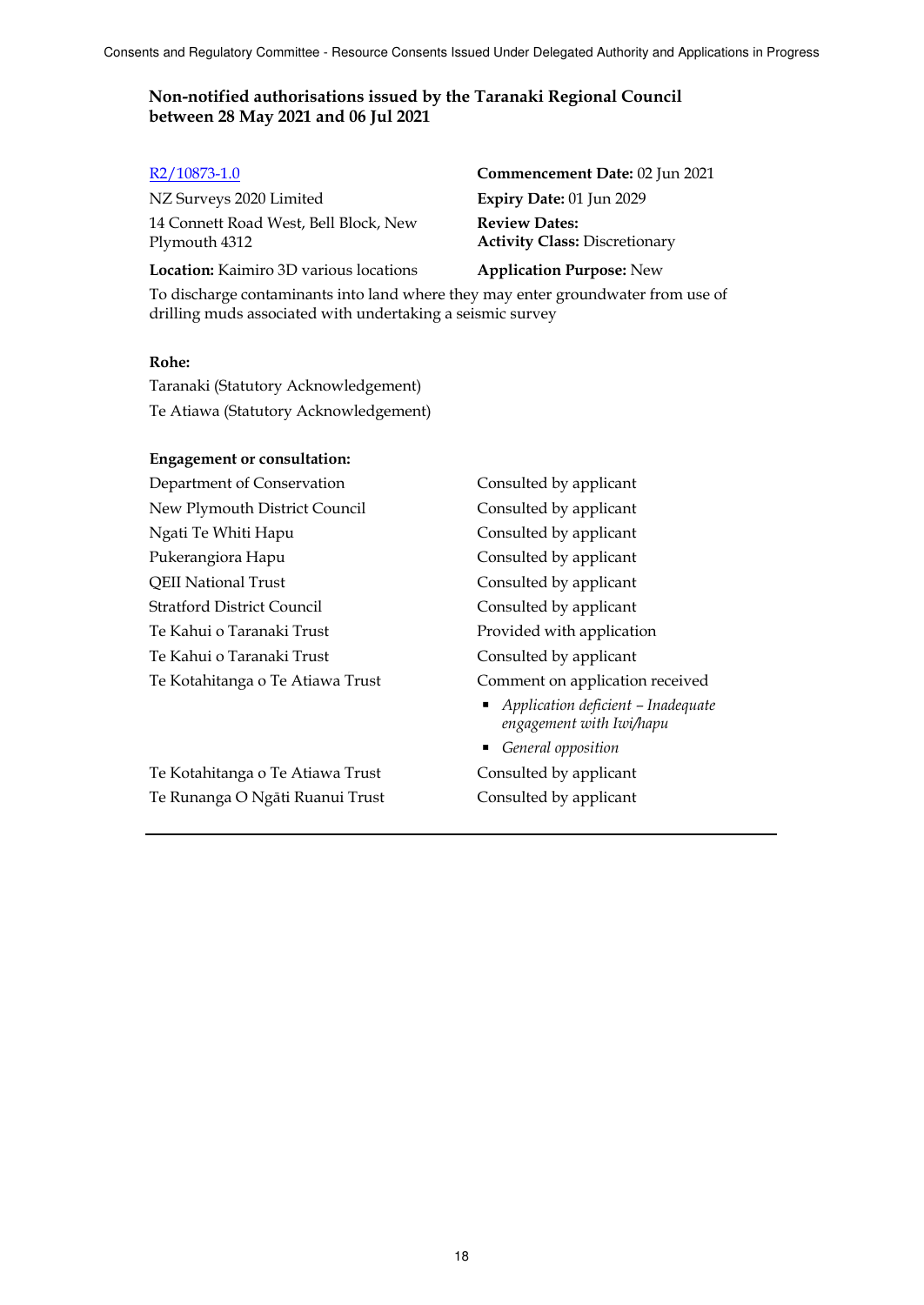#### **Non-notified authorisations issued by the Taranaki Regional Council between 28 May 2021 and 06 Jul 2021**

# Kenneth Lupton & David Alexander **Expiry Date:** 01 Jun 2040

### R2/10907-1.0 **Commencement Date:** 21 Jun 2021 330 Peat Road, Waverley 4591 **Review Dates:** June 2022, June 2025, June 2028, June 2031, June 2034, June 2037 **Activity Class:** Discretionary

**Location:** 330 Peat Road, Waverley **Application Purpose:** New To take and use groundwater from a bore for stock water and general farm use

### **Rohe:** Ngaa Rauru Kiitahi

### **Engagement or consultation:**

Reiem Farms Limited **Expiry Date:**

**Location:** Cheal Road, Pukengahu **Application Purpose:** New To drill and construct a bore

### **Rohe:**

Ngati Ruanui

### **Engagement or consultation:**

Te Runanga O Ngāti Ruanui Trust Comment on application received

Te Kaahui o Rauru **Provided with application** 

## R2/10926-1.0 **Commencement Date:** 31 May 2021

443 Cheal Road, RD 23, Stratford 4393 **Review Dates:** June 2028, June 2034, June 2040, June 2046 **Activity Class:** Discretionary

- *Application lacks sufficient detail*
- *No specific comment about the effects of the activity*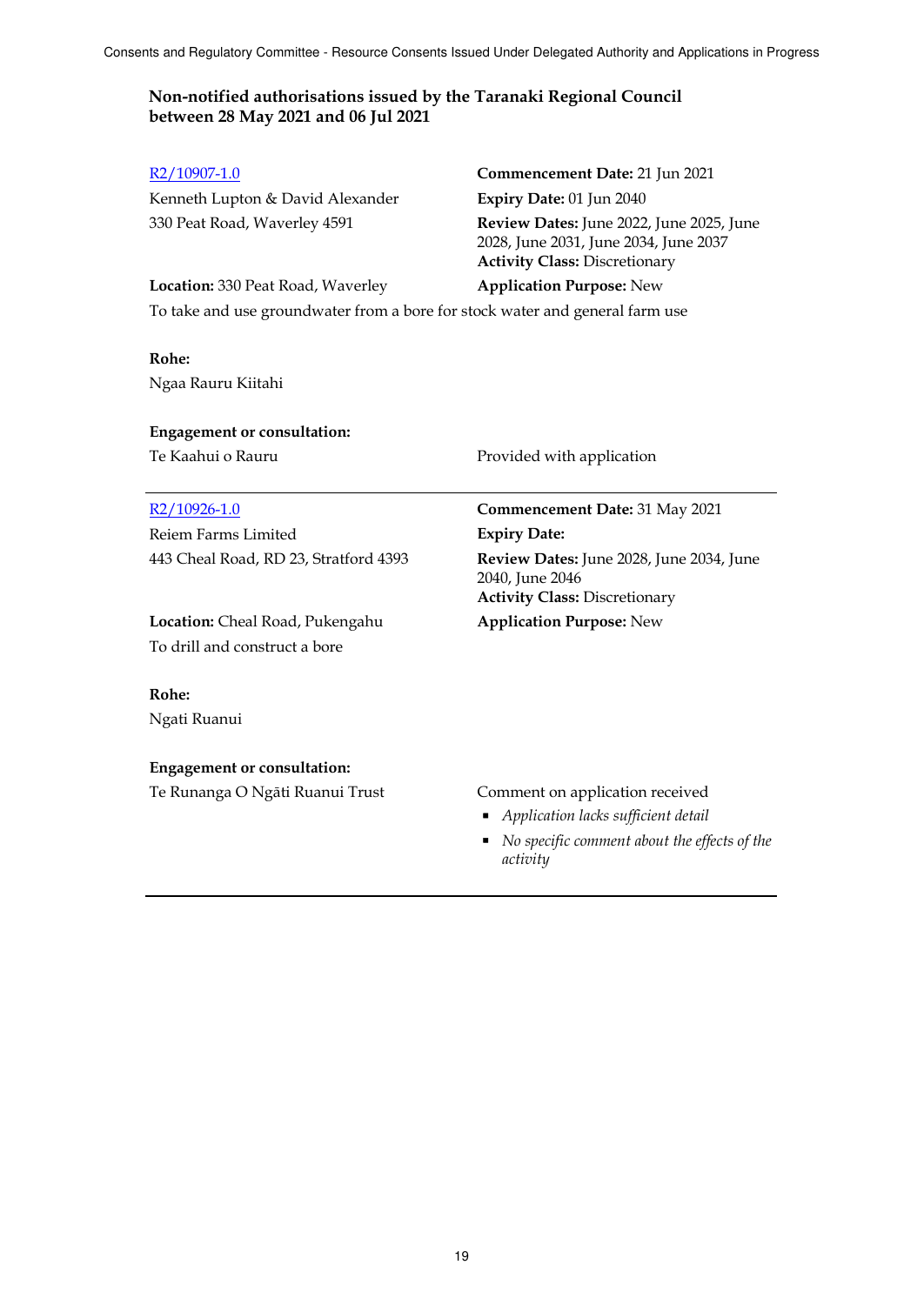| R <sub>2</sub> /1132-4.0                                                                                                                                                                                                                | Commencement Date: 10 Jun 2021                                                                   |
|-----------------------------------------------------------------------------------------------------------------------------------------------------------------------------------------------------------------------------------------|--------------------------------------------------------------------------------------------------|
| SJ & JL Fevre Trusts Partnership                                                                                                                                                                                                        | Expiry Date: 01 Jun 2048                                                                         |
| 1016 Auroa Road, RD 28, Hawera 4678                                                                                                                                                                                                     | Review Dates: June 2024, June 2030, June<br>2036, June 2042<br><b>Activity Class: Controlled</b> |
| Location: 1016 Auroa Road, Manaia                                                                                                                                                                                                       | <b>Application Purpose: Replace</b>                                                              |
| To discharge farm dairy effluent onto land                                                                                                                                                                                              |                                                                                                  |
| Rohe:                                                                                                                                                                                                                                   |                                                                                                  |
| Ngaruahine (Statutory Acknowledgement)                                                                                                                                                                                                  |                                                                                                  |
| <b>Engagement or consultation:</b>                                                                                                                                                                                                      |                                                                                                  |
| Te Korowai O Ngaruahine Trust                                                                                                                                                                                                           | Provided with application                                                                        |
|                                                                                                                                                                                                                                         |                                                                                                  |
| $R2/1392-4.0$                                                                                                                                                                                                                           | Commencement Date: 15 Jun 2021                                                                   |
| Robins Dairy Farming Limited                                                                                                                                                                                                            | Expiry Date: 01 Dec 2045                                                                         |
| DL Robins, 377 Otaraoa Road, RD 43, Waitara<br>4383                                                                                                                                                                                     | Review Dates: June 2027, June 2033, June<br>2039                                                 |
|                                                                                                                                                                                                                                         | <b>Activity Class: Controlled</b>                                                                |
| Location: 377 Otaraoa Road, Tikorangi                                                                                                                                                                                                   | <b>Application Purpose: Replace</b>                                                              |
| To discharge farm dairy effluent onto land and, until 1 December 2022 after treatment in an<br>oxidation pond system, into an unnamed tributary of the Parahaki Stream if the land<br>disposal area is unsuitable for effluent disposal |                                                                                                  |
| Rohe:                                                                                                                                                                                                                                   |                                                                                                  |
| Te Atiawa (Statutory Acknowledgement)                                                                                                                                                                                                   |                                                                                                  |

### Te Kotahitanga o Te Atiawa Trust Comment on application received

- *Application lacks sufficient detail*
- *General opposition*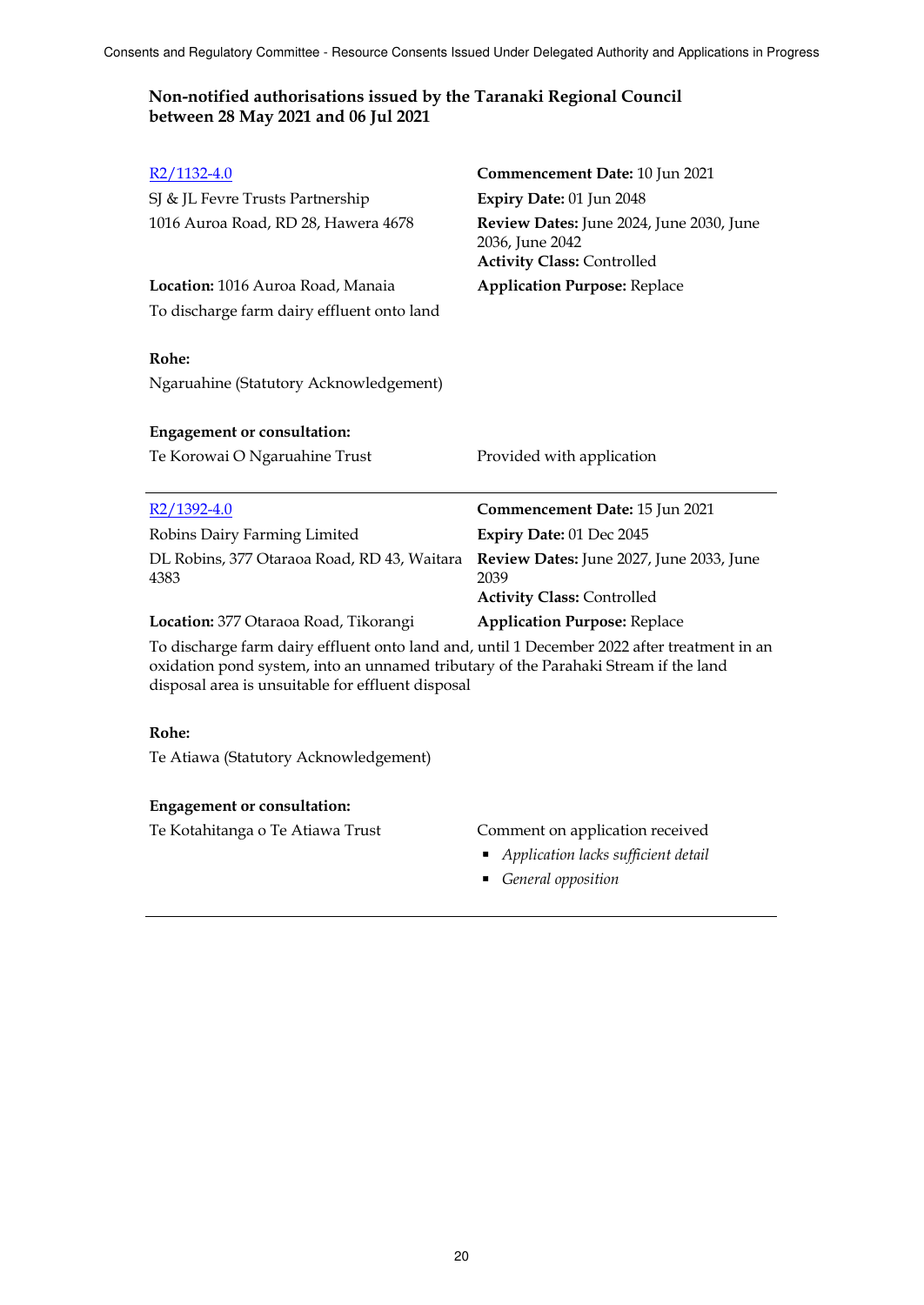### **Non-notified authorisations issued by the Taranaki Regional Council between 28 May 2021 and 06 Jul 2021**

| $R2/1484-4.0$                                                                                                                                                                            | Commencement Date: 01 Jun 2021                                                                   |  |
|------------------------------------------------------------------------------------------------------------------------------------------------------------------------------------------|--------------------------------------------------------------------------------------------------|--|
| Revell Family Partnership                                                                                                                                                                | Expiry Date: 01 Dec 2047                                                                         |  |
| 547 Lower Duthie Road, RD 15, Hawera 4675                                                                                                                                                | Review Dates: June 2023, June 2029, June<br>2035, June 2041<br><b>Activity Class: Controlled</b> |  |
| Location: 547 Lower Duthie Rd, Hawera                                                                                                                                                    | <b>Application Purpose: Replace</b>                                                              |  |
| To discharge farm dairy effluent onto land                                                                                                                                               |                                                                                                  |  |
| Rohe:                                                                                                                                                                                    |                                                                                                  |  |
| Ngaruahine (Statutory Acknowledgement)                                                                                                                                                   |                                                                                                  |  |
| <b>Engagement or consultation:</b>                                                                                                                                                       |                                                                                                  |  |
| Te Korowai O Ngaruahine Trust                                                                                                                                                            | Comment on application received                                                                  |  |
|                                                                                                                                                                                          | Do not oppose, subject to the specific<br>п<br>conditions they request                           |  |
| $R2/1593-4.0$                                                                                                                                                                            | Commencement Date: 15 Jun 2021                                                                   |  |
| Robins Dairy Farming Limited                                                                                                                                                             | Expiry Date: 01 Dec 2045                                                                         |  |
| DL Robins, 377 Otaraoa Road, RD 43, Waitara<br>4383                                                                                                                                      | Review Dates: June 2027, June 2033, June<br>2039                                                 |  |
|                                                                                                                                                                                          | <b>Activity Class: Controlled</b>                                                                |  |
| Location: Epiha Road, Waitara                                                                                                                                                            | <b>Application Purpose: Replace</b>                                                              |  |
| To discharge farm dairy effluent onto land and, until 1 December 2022 after treatment in an<br>oxidation pond system, into an unnamed tributary of the Waihi Stream if the land disposal |                                                                                                  |  |

area is unsuitable for effluent disposal

#### **Rohe:**

Te Atiawa (Statutory Acknowledgement)

#### **Engagement or consultation:**

#### Te Kotahitanga o Te Atiawa Trust Comment on application received

 *Application deficient - No engagement with Iwi/hapu*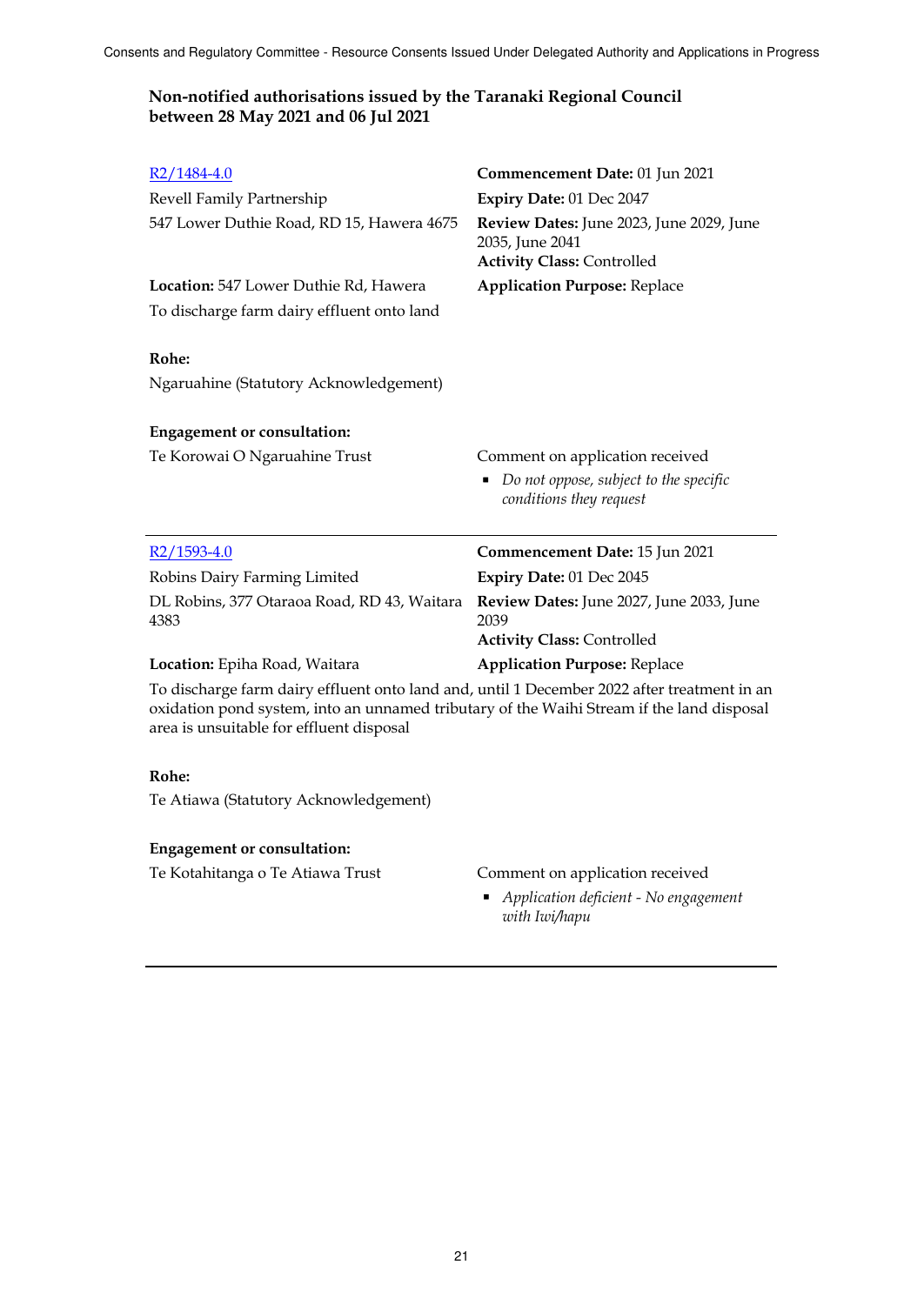### **Non-notified authorisations issued by the Taranaki Regional Council between 28 May 2021 and 06 Jul 2021**

| $R2/1842 - 4.0$<br>Catherine Maude Mullin<br>60 Ball Road, RD 2, Patea 4598         | Commencement Date: 29 Jun 2021<br>Expiry Date: 01 Dec 2048<br>Review Dates: June 2024, June 2030, June<br>2036, June 2042 |
|-------------------------------------------------------------------------------------|---------------------------------------------------------------------------------------------------------------------------|
| Location: 150 Opua Road, Opunake<br>To discharge farm dairy effluent onto land      | <b>Activity Class: Controlled</b><br><b>Application Purpose: Replace</b>                                                  |
| Rohe:                                                                               |                                                                                                                           |
| Taranaki (Statutory Acknowledgement)                                                |                                                                                                                           |
| <b>Engagement or consultation:</b>                                                  |                                                                                                                           |
| Te Kahui o Taranaki Trust                                                           | Provided with application                                                                                                 |
| $R2/1939 - 5.1$                                                                     | Commencement Date: 05 Jul 2021                                                                                            |
| <b>Green Acres Trust</b>                                                            | Expiry Date: 01 Jun 2039                                                                                                  |
| 34 Dudley Road Lower, RD 6, Inglewood 4386 Review Dates: June 2024, June 2027, June | 2030, June 2033, June 2036<br><b>Activity Class: Discretionary</b>                                                        |
| <b>Location:</b> 34 Dudley Road Lower, Inglewood                                    | <b>Application Purpose: Replace</b>                                                                                       |
| To discharge wastewater from a truck wash facility onto land                        |                                                                                                                           |
| Rohe:<br>Te Atiawa (Statutory Acknowledgement)                                      |                                                                                                                           |
| <b>Engagement or consultation:</b>                                                  |                                                                                                                           |
| Dulwich Land Co Limited                                                             | Written approval provided                                                                                                 |
|                                                                                     |                                                                                                                           |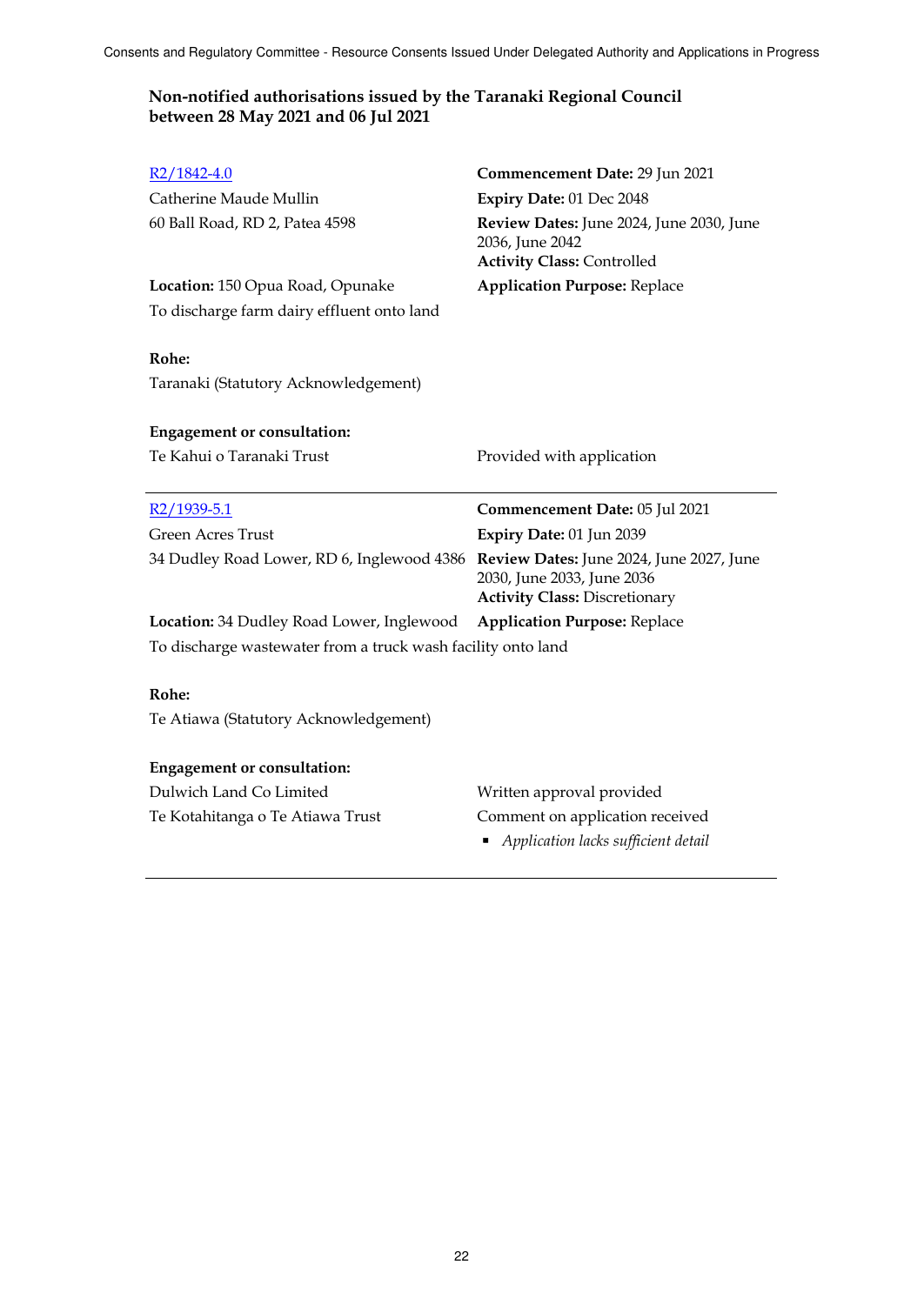| R2/2171-3.0                                                                                                                                                                                      | Commencement Date: 17 Jun 2021                                                                             |  |
|--------------------------------------------------------------------------------------------------------------------------------------------------------------------------------------------------|------------------------------------------------------------------------------------------------------------|--|
| Gilmore Farms Limited                                                                                                                                                                            | Expiry Date: 01 Dec 2046                                                                                   |  |
| 178 Upper Okotuku Road, RD 2, Waverley<br>4592                                                                                                                                                   | <b>Review Dates:</b> June 2022, June 2028, June<br>2034, June 2040<br><b>Activity Class: Non-complying</b> |  |
| <b>Location:</b> White Road & Moumahaki Road,<br>Waitotara                                                                                                                                       | <b>Application Purpose: Replace</b>                                                                        |  |
| To discharge farm dairy effluent onto land, and until 1 December 2022 after treatment in an<br>oxidation pond system and constructed drain, into an unnamed tributary of the<br>Moumahaki Stream |                                                                                                            |  |
| Rohe:                                                                                                                                                                                            |                                                                                                            |  |

Ngaa Rauru Kiitahi

#### **Engagement or consultation:**

Te Kaahui o Rauru **Provided with application** 

| R2/2252-3.0                               | Commencement Date: 10 Jun 2021                                                 |
|-------------------------------------------|--------------------------------------------------------------------------------|
| <b>HM Langton Family Trust</b>            | Expiry Date: $01$ Dec $2026$                                                   |
| 204 Kirihau Road, RD 4, New Plymouth 4374 | <b>Review Dates:</b> June 2022, June 2024<br><b>Activity Class: Controlled</b> |

#### **Location:** 204 Kirihau Road, Koru **Application Purpose:** Replace

To discharge farm dairy effluent onto land and after treatment in an oxidation pond system and wetland into an unnamed tributary of the Oakura River if the land disposal area is unsuitable for effluent disposal

#### **Rohe:**

Taranaki (Statutory Acknowledgement)

#### **Engagement or consultation:**

Te Kahui o Taranaki Trust **Provided with application**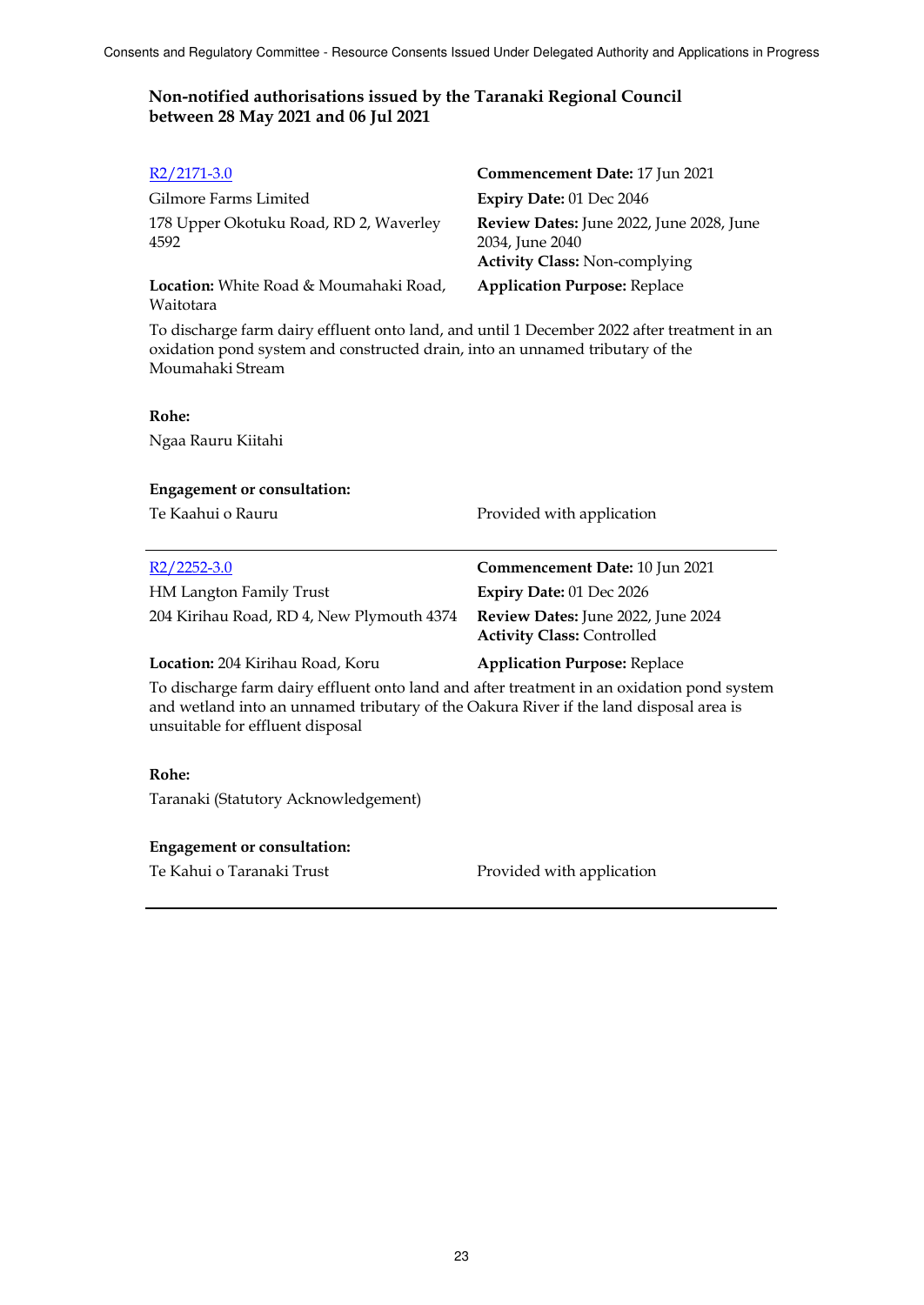### **Non-notified authorisations issued by the Taranaki Regional Council between 28 May 2021 and 06 Jul 2021**

| R2/2871-3.0                                                                                                                                     | Commencement Date: 16 Jun 2021                                                           |  |
|-------------------------------------------------------------------------------------------------------------------------------------------------|------------------------------------------------------------------------------------------|--|
| Mea Farms Limited                                                                                                                               | Expiry Date: 01 Dec 2044                                                                 |  |
| PO Box, Beverley 6304, AUSTRALIA                                                                                                                | Review Dates: June 2026, June 2032, June<br>2038<br><b>Activity Class: Non-complying</b> |  |
| Location: 461 Hurford Road, Omata                                                                                                               | <b>Application Purpose: Replace</b>                                                      |  |
| To discharge farm dairy effluent onto land                                                                                                      |                                                                                          |  |
| Rohe:<br>Taranaki (Statutory Acknowledgement)                                                                                                   |                                                                                          |  |
| <b>Engagement or consultation:</b>                                                                                                              |                                                                                          |  |
| Te Kahui o Taranaki Trust                                                                                                                       | Provided with application                                                                |  |
| $R2/2983-3.0$                                                                                                                                   | Commencement Date: 16 Jun 2021                                                           |  |
| Estate of MJ Abbott                                                                                                                             | Expiry Date: 01 Dec 2026                                                                 |  |
| C/- A Abbott, 334 Lower Duthie Road, RD 15,<br>Hawera 4675                                                                                      | Review Dates: June 2022, June 2024<br><b>Activity Class: Controlled</b>                  |  |
| Location: 1352 Eltham Road, Kaponga                                                                                                             | <b>Application Purpose: Replace</b>                                                      |  |
| To discharge farm dairy effluent after treatment in an oxidation pond system and<br>constructed drain, into an unnamed tributary of Dunns Creek |                                                                                          |  |
|                                                                                                                                                 |                                                                                          |  |
| Rohe:                                                                                                                                           |                                                                                          |  |
| Ngaruahine (Statutory Acknowledgement)                                                                                                          |                                                                                          |  |

Te Korowai O Ngaruahine Trust Comment on application received

*General opposition*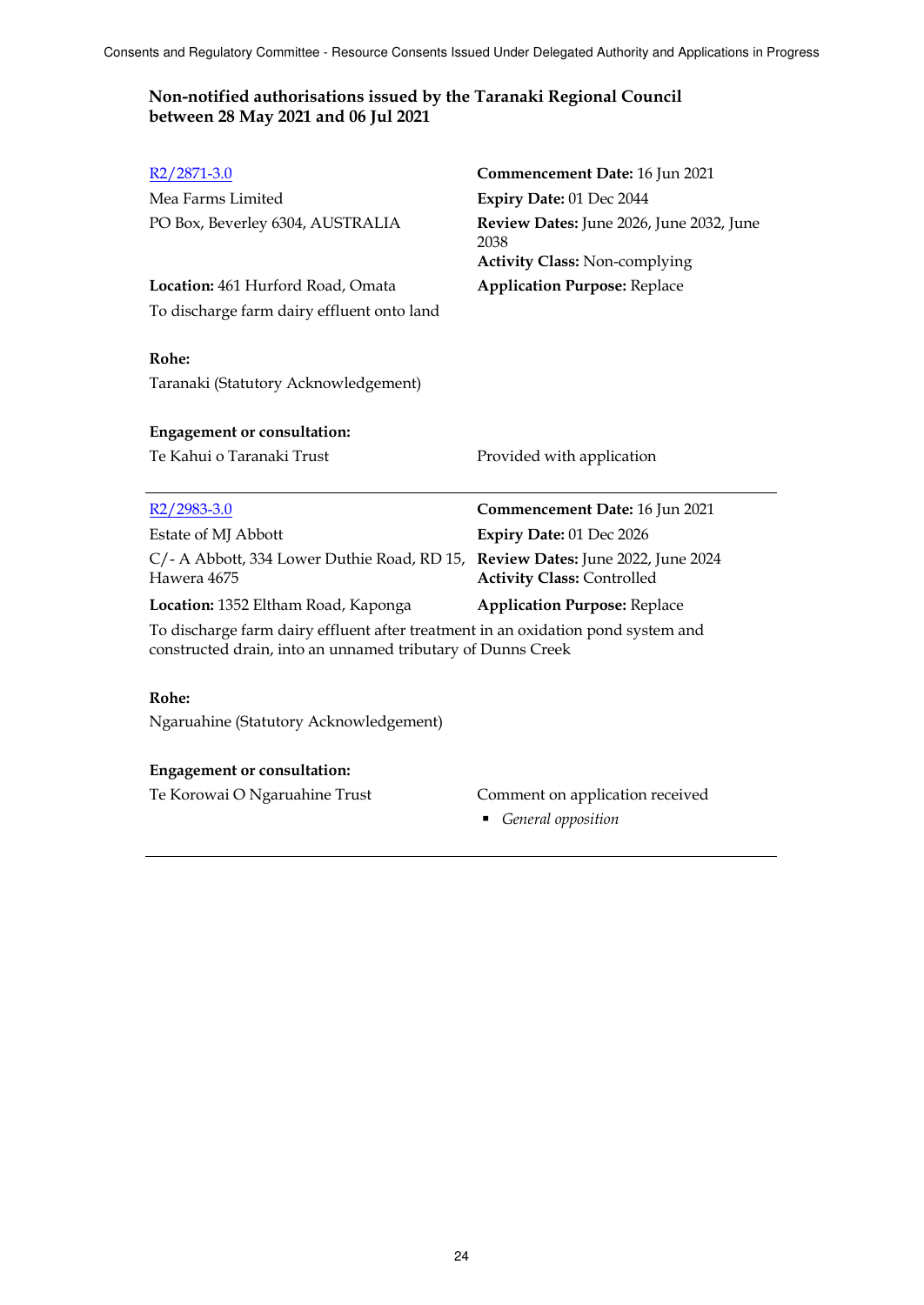#### **Non-notified authorisations issued by the Taranaki Regional Council between 28 May 2021 and 06 Jul 2021**

| $R2/3039-3.0$                                                                                                                                                                        | Commencement Date: 09 Jun 2021                                                                   |
|--------------------------------------------------------------------------------------------------------------------------------------------------------------------------------------|--------------------------------------------------------------------------------------------------|
| KS & MF Hepburn Trusts Partnership                                                                                                                                                   | Expiry Date: 01 Jun 2047                                                                         |
| 273 Dalziell Road, RD 18, Eltham 4398                                                                                                                                                | Review Dates: June 2023, June 2029, June<br>2035, June 2041<br><b>Activity Class: Controlled</b> |
| Location: 273 Dalziell Road, Eltham                                                                                                                                                  | <b>Application Purpose: Replace</b>                                                              |
| To discharge farm dairy effluent onto land                                                                                                                                           |                                                                                                  |
| Rohe:                                                                                                                                                                                |                                                                                                  |
| Ngaruahine (Statutory Acknowledgement)                                                                                                                                               |                                                                                                  |
| Ngati Ruanui                                                                                                                                                                         |                                                                                                  |
| <b>Engagement or consultation:</b>                                                                                                                                                   |                                                                                                  |
| Te Korowai O Ngaruahine Trust                                                                                                                                                        | Provided with application                                                                        |
| Te Runanga O Ngāti Ruanui Trust                                                                                                                                                      | Provided with application                                                                        |
| $R2/4349 - 2.2$                                                                                                                                                                      | Commencement Date: 03 Jun 2021                                                                   |
| Ross David & Suzanne Maree Bolton                                                                                                                                                    | Expiry Date: 01 Dec 2026                                                                         |
| 202 Kaipi Road, RD 2, New Plymouth 4372                                                                                                                                              | Review Dates: June 2023<br><b>Activity Class: Discretionary</b>                                  |
| Location: Kaipi Road, Egmont Village                                                                                                                                                 | <b>Application Purpose: Change</b>                                                               |
| To discharge treated farm dairy effluent and treated effluent from a dairy factory training<br>facility from an oxidation pond treatment system into the Waiwhakaiho River and/or to |                                                                                                  |

facility from an oxidation pond treatment system into the Waiwhakaiho River and/or to discharge untreated farm dairy effluent and effluent from a dairy factory training facility by holding pond and spray irrigation onto and into land

Change of consent to include discharge from a dairy factory training facility

#### **Rohe:**

Te Atiawa (Statutory Acknowledgement)

#### **Engagement or consultation:**

Te Kotahitanga o Te Atiawa Trust Comment on application received

- *No specific comment about the effects of the activity*
- *Application lacks sufficient detail*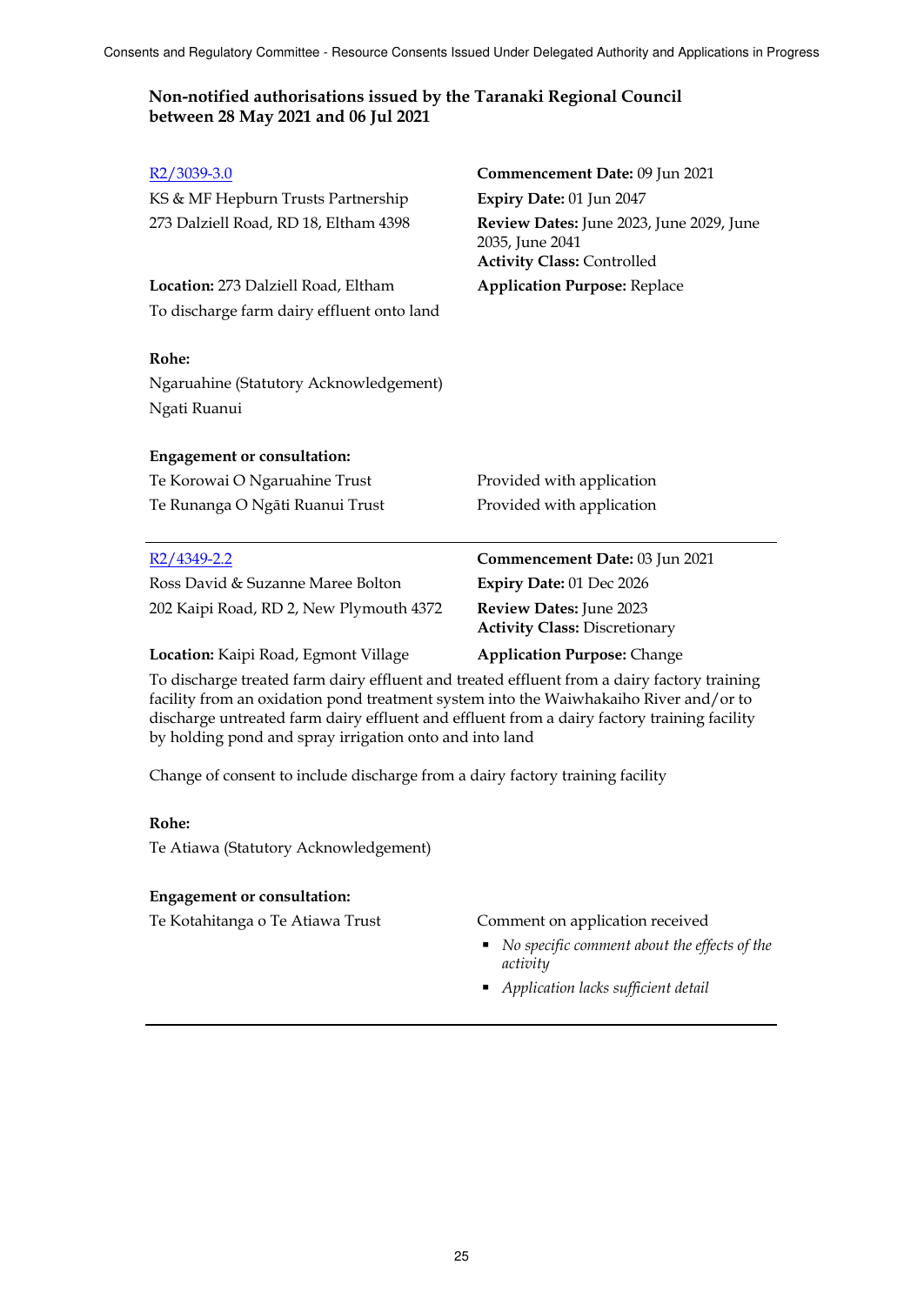| $R2/6060-2.1$                                                        | Commencement Date: 05 Jul 2021                                             |
|----------------------------------------------------------------------|----------------------------------------------------------------------------|
| CG Fleming Limited                                                   | Expiry Date: 01 Jun 2029                                                   |
| 21 King Street, Opunake 4616                                         | Review Dates: June 2023, June 2026<br><b>Activity Class: Discretionary</b> |
| <b>Location:</b> Various locations throughout the<br>Taranaki region | <b>Application Purpose: Change</b>                                         |

To discharge stock effluent from dairy treatment ponds, dairy storage ponds, feed pads, stock yards and herd homes to land throughout the Taranaki region

Change of consent conditions to remove specific methods of effluent discharge

#### **Rohe:**

Ngaa Rauru Kiitahi Ngaruahine (Statutory Acknowledgement) Ngati Maru Ngati Mutunga Ngati Ruanui Ngati Tama Taranaki (Statutory Acknowledgement) Te Atiawa (Statutory Acknowledgement)

#### **Engagement or consultation:**

Te Kaahui o Rauru **Provided with application** Te Kahui o Taranaki Trust **Provided with application** Te Korowai O Ngaruahine Trust Provided with application

Te Runanga o Ngati Maru (Taranaki) Trust Provided with application Te Runanga o Ngati Mutunga **Provided with application** Te Runanga O Ngāti Ruanui Trust Provided with application Te Runanga O Ngati Tama Provided with application

Te Kotahitanga o Te Atiawa Trust Comment on application received

- *General opposition*
- *Application lacks sufficient detail*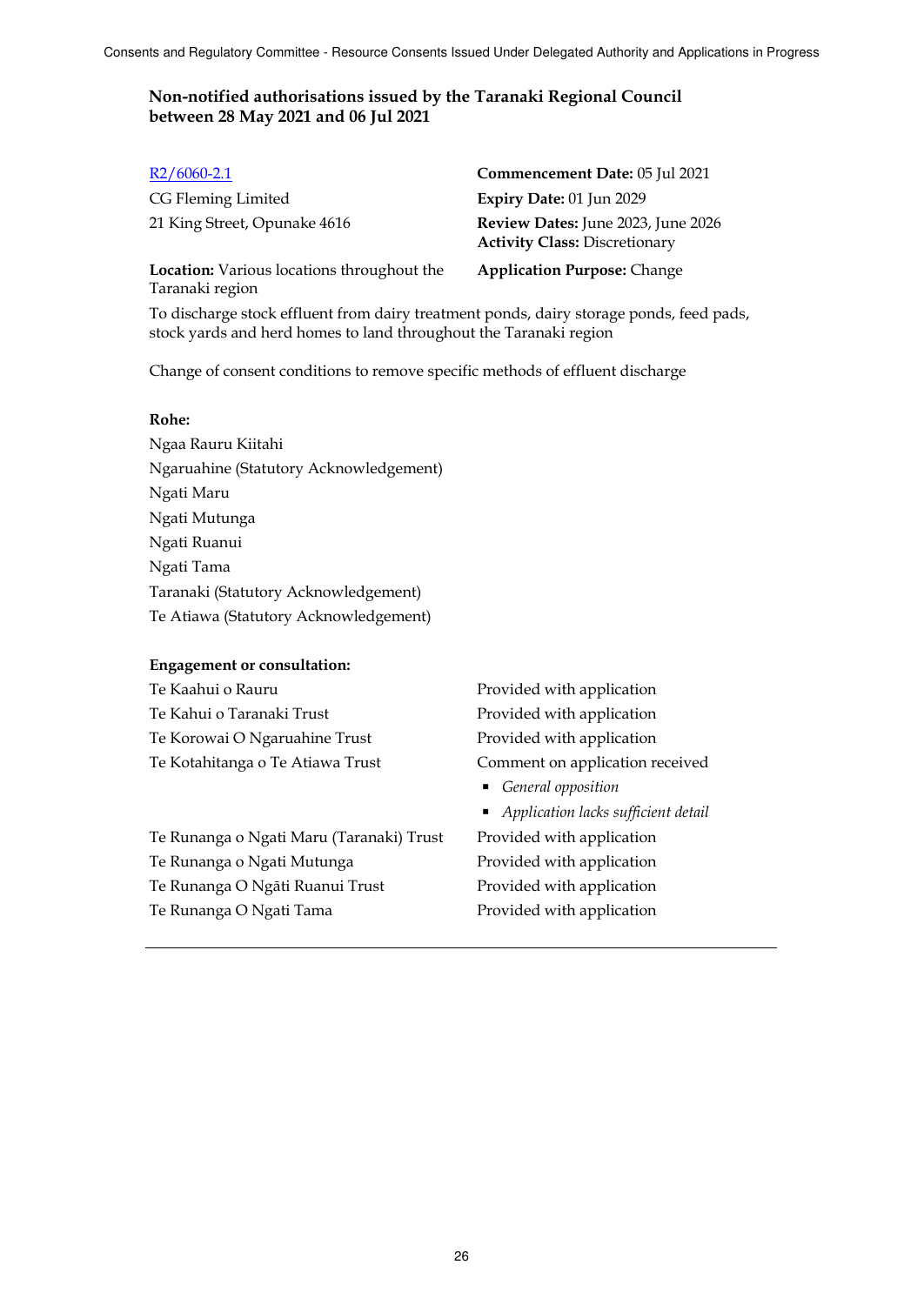| $R2/6219 - 2.0$                                                                                                                        | <b>Commencement Date: 01 Jun 2021</b>                                                 |  |
|----------------------------------------------------------------------------------------------------------------------------------------|---------------------------------------------------------------------------------------|--|
| Tegel Foods Limited                                                                                                                    | Expiry Date: 01 Jun 2039                                                              |  |
| Private Bag 2015, New Plymouth 4340                                                                                                    | Review Dates: June 2027, June 2033<br><b>Activity Class: Controlled</b>               |  |
| Location: 133 Stockman Road, Tikorangi                                                                                                 | <b>Application Purpose: Replace</b>                                                   |  |
| To discharge washdown water from the cleaning of poultry rearing sheds onto and into<br>land                                           |                                                                                       |  |
| Rohe:                                                                                                                                  |                                                                                       |  |
| Ngati Mutunga                                                                                                                          |                                                                                       |  |
| Te Atiawa (Statutory Acknowledgement)                                                                                                  |                                                                                       |  |
| <b>Engagement or consultation:</b>                                                                                                     |                                                                                       |  |
| Te Kotahitanga o Te Atiawa Trust                                                                                                       | Comment on application received                                                       |  |
|                                                                                                                                        | No specific comment about the effects of the<br>activity                              |  |
|                                                                                                                                        | Application deficient - no engagement with<br>ш<br>Iwi/hapu                           |  |
| Te Runanga o Ngati Mutunga                                                                                                             | Comment on application received                                                       |  |
|                                                                                                                                        | No specific comment about the proposal                                                |  |
| $R2/6220-2.0$                                                                                                                          | Commencement Date: 01 Jun 2021                                                        |  |
| Tegel Foods Limited                                                                                                                    | Expiry Date: 01 Jun 2039                                                              |  |
| Private Bag 2015, New Plymouth 4340                                                                                                    | Review Dates: June 2027, June 2033<br><b>Activity Class: Restricted discretionary</b> |  |
| Location: 133 Stockman Road, Tikorangi                                                                                                 | <b>Application Purpose: Replace</b>                                                   |  |
| To discharge emissions into the air from a poultry farming operation and associated<br>practices including waste management activities |                                                                                       |  |
| Rohe:                                                                                                                                  |                                                                                       |  |
| Ngati Mutunga                                                                                                                          |                                                                                       |  |
| Te Atiawa (Statutory Acknowledgement)                                                                                                  |                                                                                       |  |
| <b>Engagement or consultation:</b>                                                                                                     |                                                                                       |  |
| Te Kotahitanga o Te Atiawa Trust                                                                                                       | Comment on application received                                                       |  |
|                                                                                                                                        | No specific comment about the effects of the<br>activity                              |  |
|                                                                                                                                        | Application deficient - no engagement with<br>Iwi/hapu                                |  |
| Te Runanga o Ngati Mutunga                                                                                                             | Comment on application received<br>No specific comment about the proposal<br>٠        |  |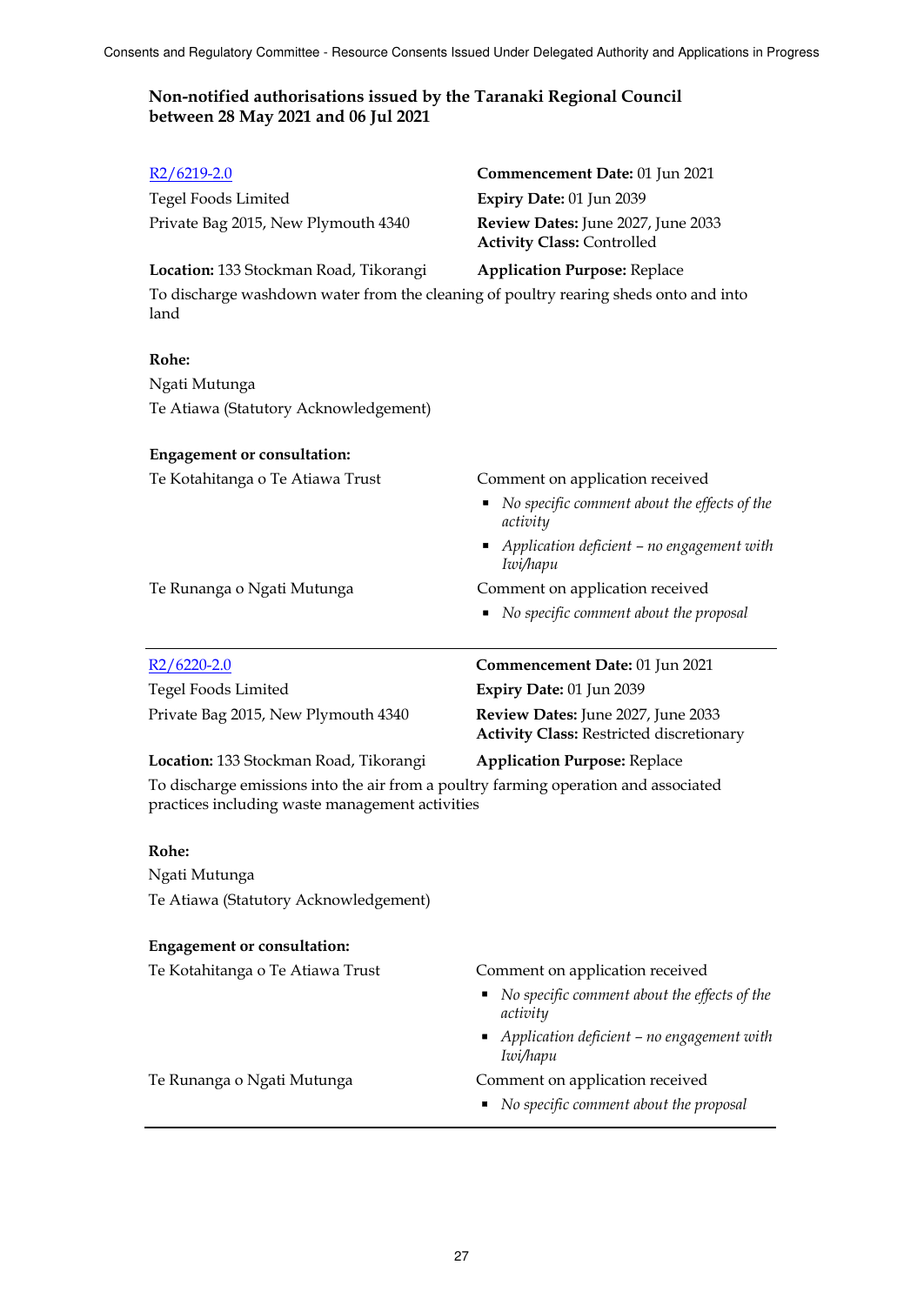| $R2/6352 - 2.0$                                                                                  | Commencement Date: 03 Jun 2021                   |
|--------------------------------------------------------------------------------------------------|--------------------------------------------------|
| Indywell Farms                                                                                   | Expiry Date: 01 Jun 2039                         |
| A & S Cudmore & S Brooks, 63 Kaka Road, RD Review Dates: June 2027, June 2033<br>45, Urenui 4375 | <b>Activity Class: Discretionary</b>             |
| Location: 199 Kaka Road, Okoki                                                                   | <b>Application Purpose: Replace</b>              |
| To use a culvert in the Mangamatou Stream for farm access purposes                               |                                                  |
|                                                                                                  |                                                  |
| Rohe:                                                                                            |                                                  |
| Ngati Mutunga                                                                                    |                                                  |
|                                                                                                  |                                                  |
| <b>Engagement or consultation:</b>                                                               |                                                  |
| Te Runanga o Ngati Mutunga                                                                       | Provided with application                        |
|                                                                                                  | Commencement Date: 14 Jun 2021                   |
| $R2/6614-2.0$<br><b>Heath Park Trusts</b>                                                        |                                                  |
|                                                                                                  | Expiry Date: 01 Dec 2044                         |
| MS & JA Beck, 479 Wortley Road, RD 9,<br>Inglewood 4389                                          | Review Dates: June 2026, June 2032, June<br>2038 |
|                                                                                                  | <b>Activity Class: Controlled</b>                |
| Location: 479 Wortley Road, Waiongana                                                            | <b>Application Purpose: Replace</b>              |
| To discharge farm dairy effluent onto land                                                       |                                                  |
|                                                                                                  |                                                  |
| Rohe:                                                                                            |                                                  |
| Te Atiawa (Statutory Acknowledgement)                                                            |                                                  |
|                                                                                                  |                                                  |
| <b>Engagement or consultation:</b>                                                               |                                                  |
| Te Kotahitanga o Te Atiawa Trust                                                                 | Provided with application                        |
| R <sub>2</sub> /6789-2.0                                                                         | Commencement Date: 01 Jun 2021                   |
| Donald Hugh & Linda Christina McIntyre                                                           | Expiry Date: 01 Jun 2039                         |
|                                                                                                  | Review Dates: June 2027, June 2033               |
| 137 Ratapiko Road, RD 10, Inglewood 4390                                                         | <b>Activity Class: Discretionary</b>             |
| Location: 137 Ratapiko Road, Lake Ratapiko                                                       | <b>Application Purpose: Replace</b>              |
| To use a culvert in an unnamed tributary of Lake Ratapiko for farm access purposes               |                                                  |
|                                                                                                  |                                                  |
| Rohe:                                                                                            |                                                  |
| Ngati Maru                                                                                       |                                                  |
| <b>Engagement or consultation:</b>                                                               |                                                  |
|                                                                                                  |                                                  |
| Te Runanga o Ngati Maru (Taranaki) Trust                                                         | Provided with application                        |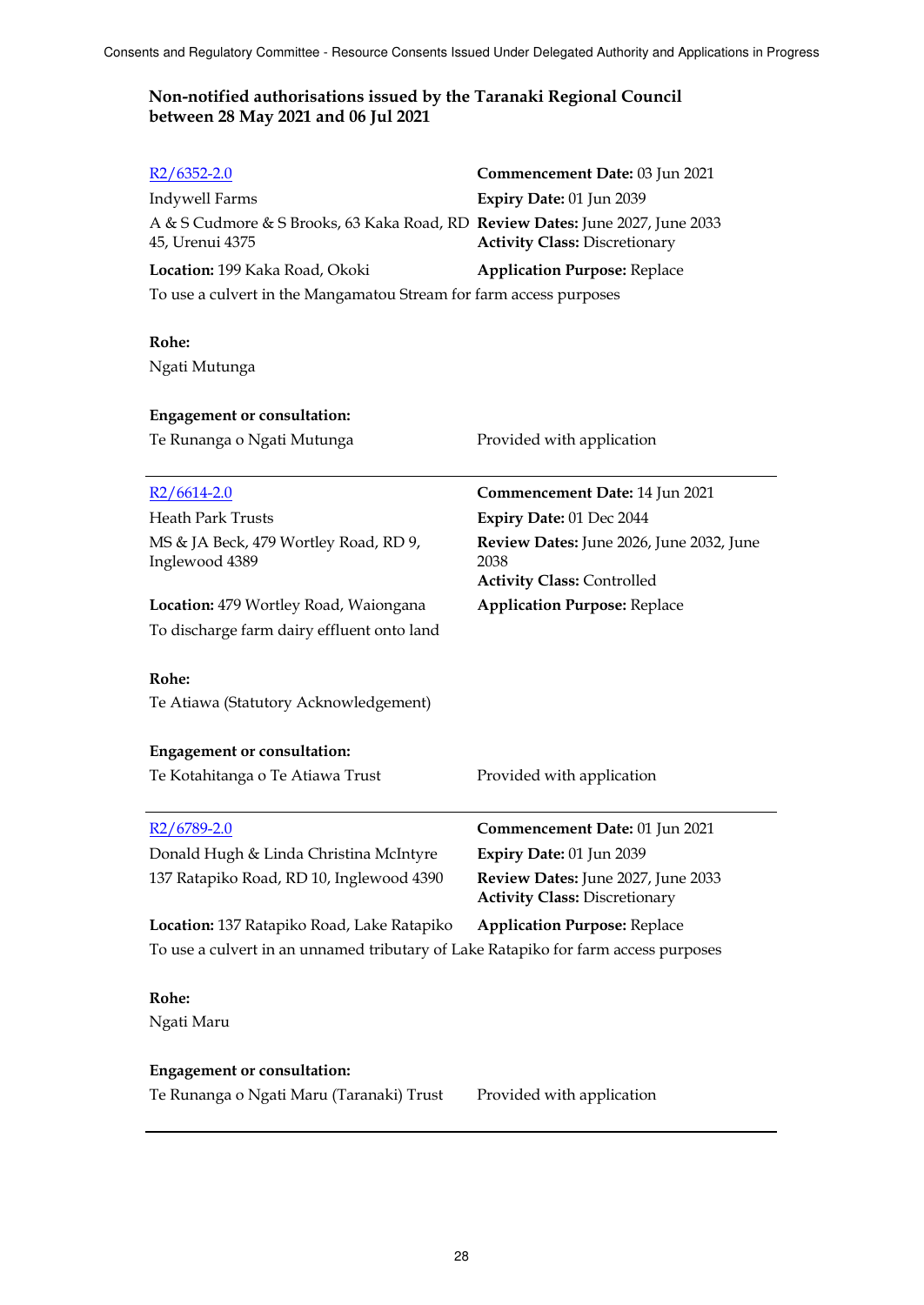Tegel Foods Limited **Expiry Date:** 01 Jun 2039 Private Bag 2015, New Plymouth 4340 **Review Dates:** June 2027, June 2033

R2/7095-2.0 **Commencement Date:** 28 May 2021 **Activity Class:** Discretionary

**Location:** 37 Waiau Road, Onaero **Application Purpose:** Replace To discharge poultry washdown water and stormwater onto and into land

#### **Rohe:**

Ngati Mutunga Te Atiawa

#### **Engagement or consultation:**

Te Kotahitanga o Te Atiawa Trust Provided with application Te Runanga o Ngati Mutunga Provided with application Vinegar Hill Partnership Written approval provided

### R2/7157-2.0 **Commencement Date:** 28 May 2021

Bentwood Farms Limited **Expiry Date:** 01 Jun 2046

PO Box 21, Waverley 4544 **Review Dates:** June 2022, June 2028, June 2034, June 2040 **Activity Class:** Controlled

**Location:** 1010 South Road, Waverley **Application Purpose:** Replace To discharge farm dairy effluent onto land

#### **Rohe:**

Ngaa Rauru Kiitahi

### **Engagement or consultation:**

Te Kaahui o Rauru **Provided with application**